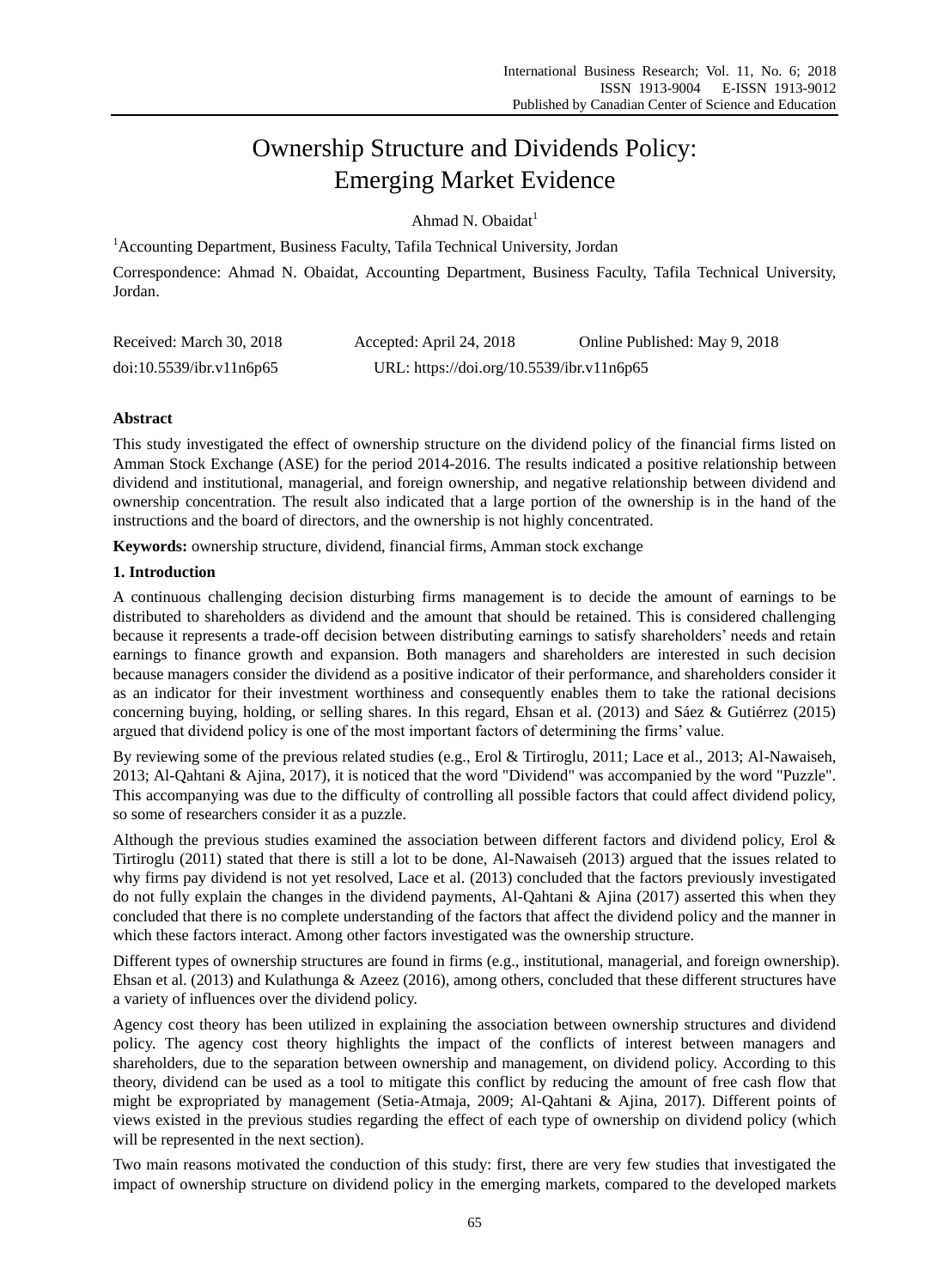(Al-Nawaiseh, 2013; Kulathunga & Azeez, 2016). Second, according to my best knowledge, all of the local studies (e.g., Warrad et al., 2012; Al-Shubiri et al., 2012; Al-Gharaibeh et al., 2013; Al-Nawaiseh, 2013) investigated the impact of ownership structure on dividend policy in the industrial and the service sectors, and none was conducted on the financial sector. So, this study aims to investigate the impact of different ownership structures (institutional, managerial, foreign and concentration) on dividend policy of the financial firms listed on Amman Stock Exchange (ASE) for the period 2014-2016.

# **2. Ownership Structure, Dividend Policy and Hypotheses Development**

# *2.1 Institutional Ownership*

Institutional shareholders are characterized by their ability to control the management due to their large size of investments and their professional approach to manage their investments (Lace et al., 2013), so they become the leading player in determining dividend policy (Al-Qahtani & Ajina, 2017).

Different points of views were found in the previous studies regarding the association between institutional ownership and dividend policy. On the one hand, Han et al. (1999) and Al-Najjar & Kilincarslan (2016) revealed a negative relationship between dividend payout and institutional ownership due to their ability to effectively monitor the firm's management, which in turn reduces the agency cost and the need for high dividend payouts. On the other hand, Farinha (2003) suggested that institutions may influence the firms to pay higher dividend payouts if they believe that their own direct monitoring efforts are inefficient or too costly.

Accordingly, the first hypothesis could be presented as follows:

H1: Holding all else constant, there is a negative relationship between the institutional ownership and the dividend.

### *2.2 Managerial Ownership*

Yi-Hua et al. (2010) and Lace et al. (2013) stated that as the managerial ownership (insider ownership) increases there will be low conflicts of interest between managers and outside shareholders, consequently reducing the agency costs and the need for high dividend payout. Also,  $S$   $\&z \& G$ uti érrez (2015) and Kulathunga  $\& A$ zeez (2016) argued that when a large percentage of the shares is in the hands of insiders, they will have the incentives to reduce the dividend payout to retain the cash inside the firm to generate private benefits to themselves, such as enhancement of salaries and bonuses, at the expense of outsiders. On the other hand, Al-Qahtani & Ajina (2017) believed that the high percentage of managerial ownership leads to an opportunistic behavior among the board of directors that will result in high dividend levels to control this behavior.

Accordingly, the second hypothesis could be presented as follows:

H2: Holding all else constant, there is a negative relationship between the managerial ownership and the dividend.

# *2.3 Foreign Ownership*

Chai (2010) found a positive association between foreign ownership and dividend payout level as the foreign shareholders overweight large and profitable firms with high dividend payout rate. In the same context, Lace et al. (2013) stated that foreign shareholders prefer investments in the emerging market firms in case of high dividend opportunity. Le & Le (2017) also stated that foreign shareholders prefer more dividend payments in the weak corporate governance context because they are disadvantageous in terms of information regarding firms performance and market changes.

On the contrary, Glen et al. (1995) believed that most shareholders in the industrial countries invest in the stocks of emerging markets for their long run growth potential they represent, not for the short-term dividend they will produce, suggesting a negative relationship. Sulong & Nor (2008) stated that foreign shareholders may prefer a low dividend policy in the case where they can play an active monitoring role to mitigate the potential managerial opportunism and control the agency costs of free cash flow. Al-Najjar & Kilincarslan (2016) asserted this by stating that foreign shareholders might be efficient in monitoring the management in emerging markets due to their experience and because the foreign ownership increases foreign analysts' interests, which in turn provide additional monitoring on the managements' activities, consequently reduce the agency costs and the need for high dividend payout.

Accordingly, the third hypothesis could be presented as follows:

H3: Holding all else constant, there is a negative relationship between the foreign ownership and the dividend.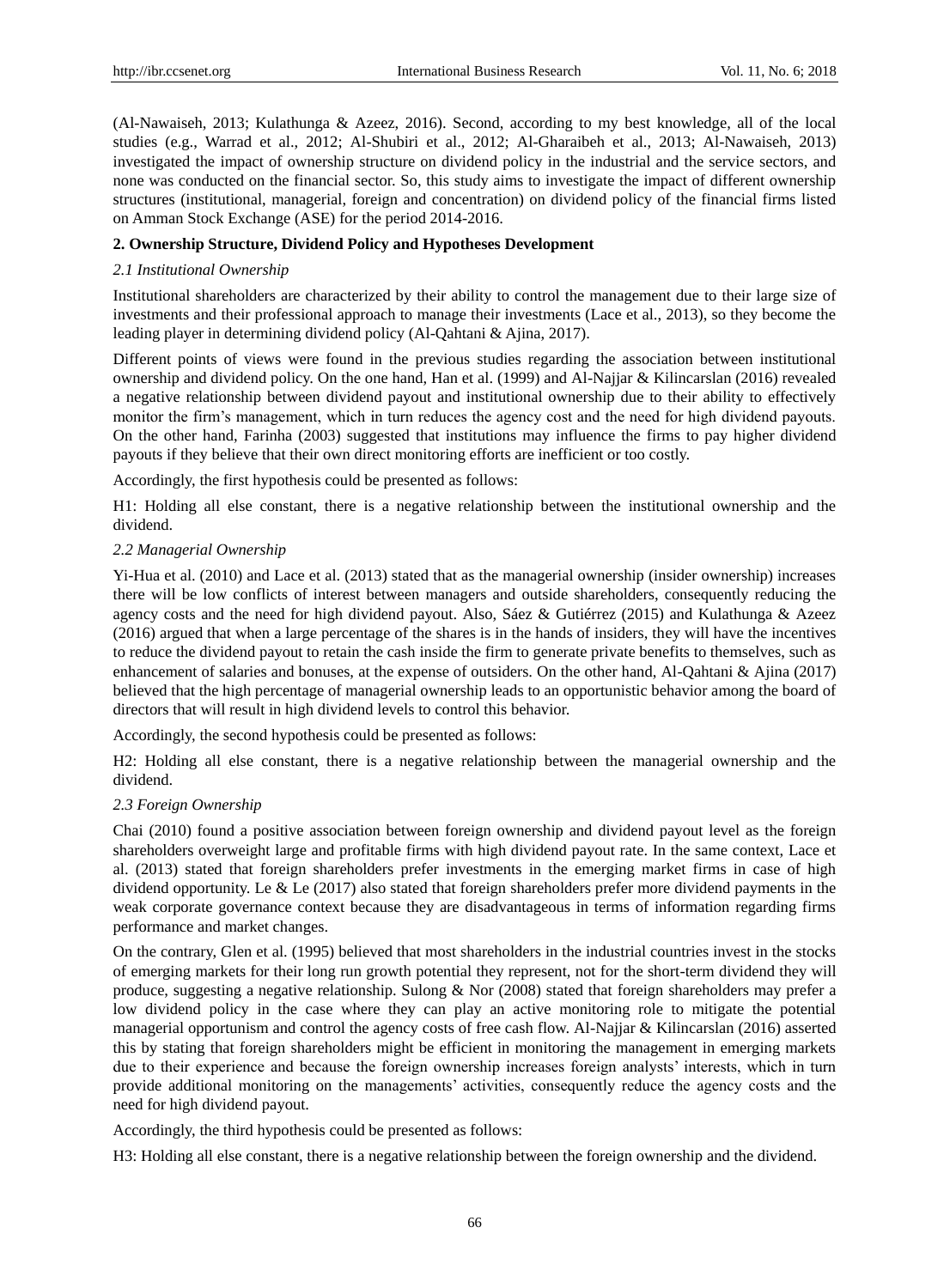# *2.4 Ownership Concentration*

There is general consensus in the previous studies that large shareholders in firms with concentrated ownership structures are considered influential in the determination of dividend policy, which in turn may generate private benefits to them at the expense of the minority shareholders (e.g., S áez & Guti érrez, 2015; Sindhu et al., 2016; Le & Le, 2017).

Yi-Hua et al. (2010) stated that if the large shareholders fail to realize capital gains from price appreciation of shares, cash dividend becomes their sole source of income. consequently, they have the motivation to ask for large dividend. Kulathunga & Azeez (2016) also concluded that firms are forced to distribute more dividends to decrease the agency cost when they include ownership concentration.

On the other hand, Khan (2006) and Wei et al. (2017) indicated a negative relationship between ownership concentration and dividend payout. The later justified this by indicating that the large shareholders prefer to retain cash in the firms to reinvest it in more profitable projects.

Accordingly, the fourth hypothesis could be presented as follows:

H4: Holding all else constant, there is a negative relationship between ownership concentration and the dividend.

# **3. Literature Review**

Han et al. (1999) examined the relationship between institutional ownership and dividend policy. The results showed a positive correlation between institutional ownership and dividend payout. Khan (2006) investigated the relationship between ownership structure and dividend for 330 large quoted UK firms. The results indicated a negative relationship between dividend and ownership concentration. The results also indicated that the ownership composition affected dividend, where a negative relationship was observed for shareholding by individuals and a positive relationship observed for shareholding by insurance companies. Sakinc & Gungor (2015) investigated the impact of ownership structure on dividend for 271 real and banking firms listed on Istanbul Stock Exchange between 2004-2011. The results indicated that the cash dividend was associated positively with ownership concentration and negatively with foreign ownership. Kulathunga & Azeez (2016) investigated the association between ownership structure and dividend policy of listed firms in Colombo Stock Exchange over the period 2006-2014. The results indicated a negative effect of institutional and managerial ownership on dividend, while the ownership concentration showed a positive effect. Sindhu et al. (2016) analyzed the impact of ownership structure on dividend payout ratio of 100 non-financial firms listed on Karachi Stock Exchange for the period 2011-2015. The results indicated that the institutional ownership showed a positive impact on dividend payout ratio, while the managerial ownership showed a negative one. Mossadak et al. (2016) analyzed the relationship between the ownership structure and the dividend policy in Morocco. The results indicated a positive impact of ownership concentration and foreign ownership on dividend, while the institutional ownership did not show any significant relationship with dividend policy. Al-Qahtani & Ajina (2017) examined the relationship between the ownership structure and dividend payout policy for 100 firms listed on Saudi Stock Market for the period 2012-2015. The results indicated a positive relationship between managerial ownership and dividend. Wei et al. (2017) examined the impact of ownership concentration on dividend payout of Malaysian publicly listed firms for the period 2005-2015. The results indicated that ownership concentration was associated with low dividend payout. Le & Le (2017) investigated the relationship between the identities and level of shareholdings of the largest shareholders, and cash dividend policy of 180 firms listed on Vietnam stock exchange markets for the period 2009-2013. The results indicated that the firms with foreign investors as the largest shareholders had higher dividend payout ratio than firms with domestic investors as the largest shareholders. The results also indicated that the higher the level of holdings, by the largest shareholders, is the lower the dividend payout will be.

In the local context, Warrad et al. (2012) examined the association between ownership structure and dividend policy of the industrial public shareholding firms for the period 2005-2007. The results indicated a positive relationship between foreign ownership structure and the dividend payout. Al-Shubiri et al. (2012) examined the association between ownership structure and dividend policy of the industrial firms for the period 2005-2009. The results indicated a negative relationship between the institutional ownership and dividend per share. The results also indicated that the higher the ownership of the five largest shareholders, is the higher the dividend per share will be. Al-Gharaibeh et al. (2013) investigated the effect of ownership structure on the dividend policy for 35 industrial and service firms for the period 2005-2010. The results indicated a positive association between institutional ownership and dividend, and negative association between managerial ownership and dividend. Al-Nawaiseh (2013) investigated whether ownership structure affect dividend policy of the industrial firms for the period 2000-2006. The results indicated a positive association between institutional ownership and dividend, and negative association between managerial ownership and dividend.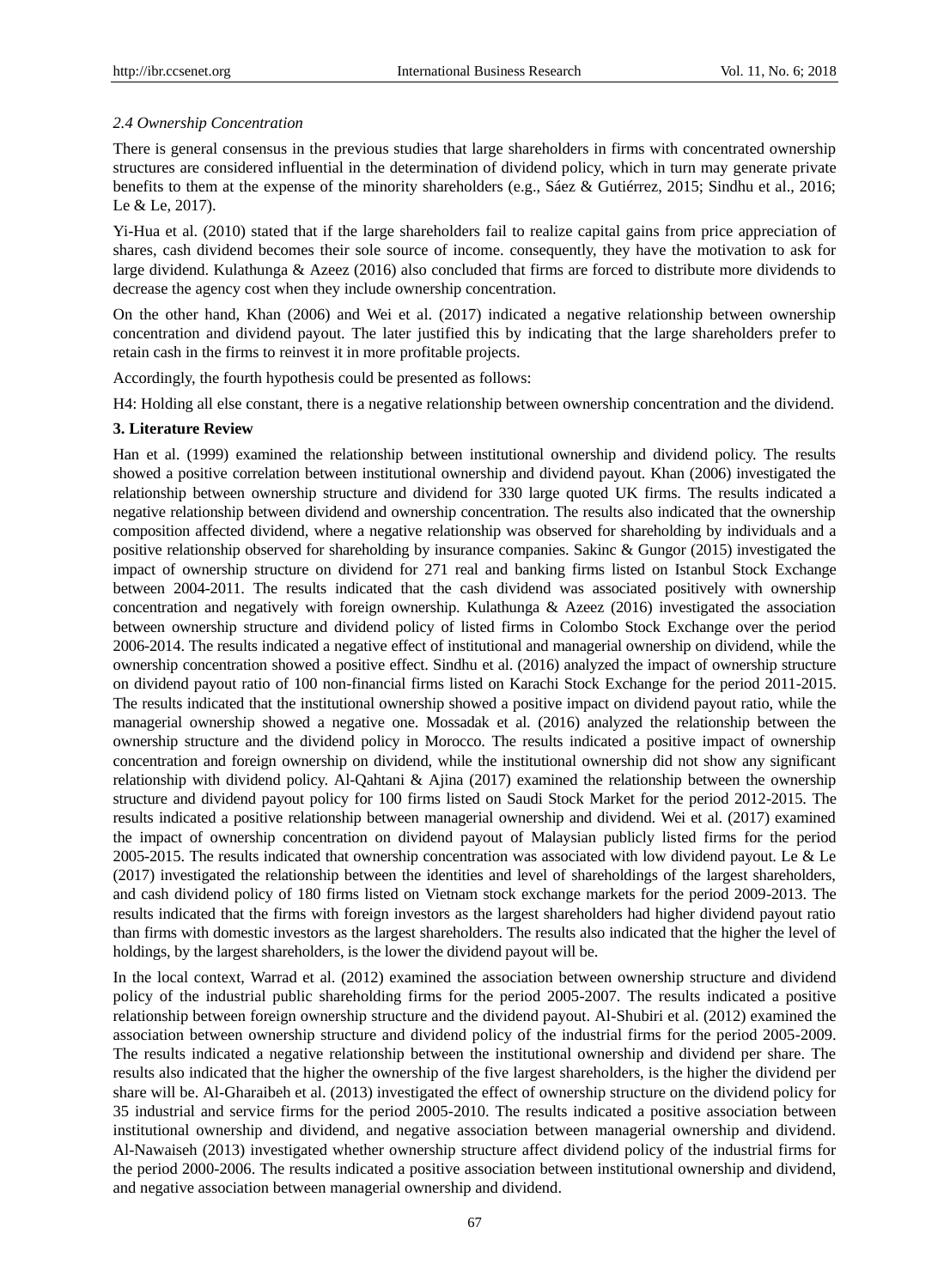#### **4. Methodology**

#### *4.1 Sample and Data Collection*

The study sample consisted of (64) firms, representing all the financial firms listed on ASE for the period 2014-2016. These firms include (15) banks, (20) insurance firms, and (29) financial services firms. Dividend data and ownership information were collected from the firms' annual reports and the Security Depository Center (SDC) online database.

#### *4.2 Measurement of Variables*

Following (Al-Shubiri et al., 2012 and Kulathunga & Azeez, 2016), dividend, which represent the dependent variable, was measured by cash dividend per share and was calculated by dividing the total cash dividend distributed by the number of shares outstanding. Although dividend could be measured by the dividend yield or payout ratio, this study used the dividend per share as a measure of dividend policy to overcome the possible problems associated with the use of the other measures. On the one hand, because dividend yield is measured by dividing dividend per share by the closing market price per share, this measure is affected by factor (i.e., share market price) other than the dividend. On the other hand, because the dividend payout ratio is measured by dividing the total dividend paid by the net income, there is a probability of negative payout ratio if the earnings is negative (loss) or a probability of an overstated payout ratio if the earnings is low.

Four types of ownership structure represented the independent variables in this study (institutional, managerial, foreign and concentration). Institutional ownership was measured as the percentage of the shares held by the institutional shareholders (e.g., mutual funds, pension funds, banks), whether domestic or foreign (Kulathunga  $\&$ Azeez, 2016). Managerial ownership was measured as the percentage of the shares directly held by the board of directors of the firm (Sulong & Nor, 2008). Foreign ownership was measured as the percentage of the shares held by the foreign shareholders whether individuals or institutional (Chai, 2010; Al-Najjar & Kilincarslan, 2016). Ownership concentration was measured by using the Herfindahl Index (HFI) which is equal to the sum of the square of the top five shareholders' holding percentages (Yi-Hua et al., 2010; Kulathunga & Azeez, 2016).

#### **5. Results and Discussion**

Table 1 presents the descriptive statistics for the ownership structure and dividend for the sample firms during the study period. As shown, more than half (about 51%) of the ownership is in the hands of institutions, with a range from (0. 2%) to (100%). Managerial ownership results indicate that about (46%) of the ownership is in the hands of the board of directors of these firms. These results indicated that the outside individual (minority) shareholders have a small percentage of ownership.

In the local context, Al-Gharaibeh et al. (2013) found closer percentages of the institutional and managerial ownership in the industrial and the service firms listed on ASE for the period 2005-2010; they found that about (52%) of the ownership is in the hands of institutions and about (47%) of the ownership is in the hands of the board of directors.

The results also indicate that about (28%) of the ownership is in the hands of foreign shareholders, whether individuals or institutions, (19%) of the ownership is in the hands of the largest five shareholders, whether individuals or institutions, suggesting that the share ownership in the financial firms is not highly concentrated.

The average cash dividend distributed by the sample firms is about (0.067) per share, with a minimum distribution of (zero) for the firms that did not distribute any cash dividend during the study period, and a maximum distributions of (0.455) per share, indicating huge differences between firms in terms of dividend payments. In the local context, Al-Shubiri et al. (2012) revealed that the average cash dividend distributed by the industrial firms listed on ASE is about 0.041 per share, for the period 2005-2009.

| Variable (Ownership) | Mean  | SD    | Min   | Max   |
|----------------------|-------|-------|-------|-------|
| Institutional        | 0.512 | 0.281 | 0.002 | 1.000 |
| Managerial           | 0.461 | 0.244 | 0.003 | 0.964 |
| Foreign              | 0.282 | 0.272 | 0.000 | 0.906 |
| Concentration        | 0.190 | 0.192 | 0.024 | 0.821 |
| Dividend **          | 0.067 | 0.095 | 0.000 | 0.455 |

Table 1. Descriptive Statistics \*

\* Values rounded to the third decimal.

\*\* Values in US dollars.

Table 2 presents Pearson correlation matrix among the study variables. As shown, the correlation coefficients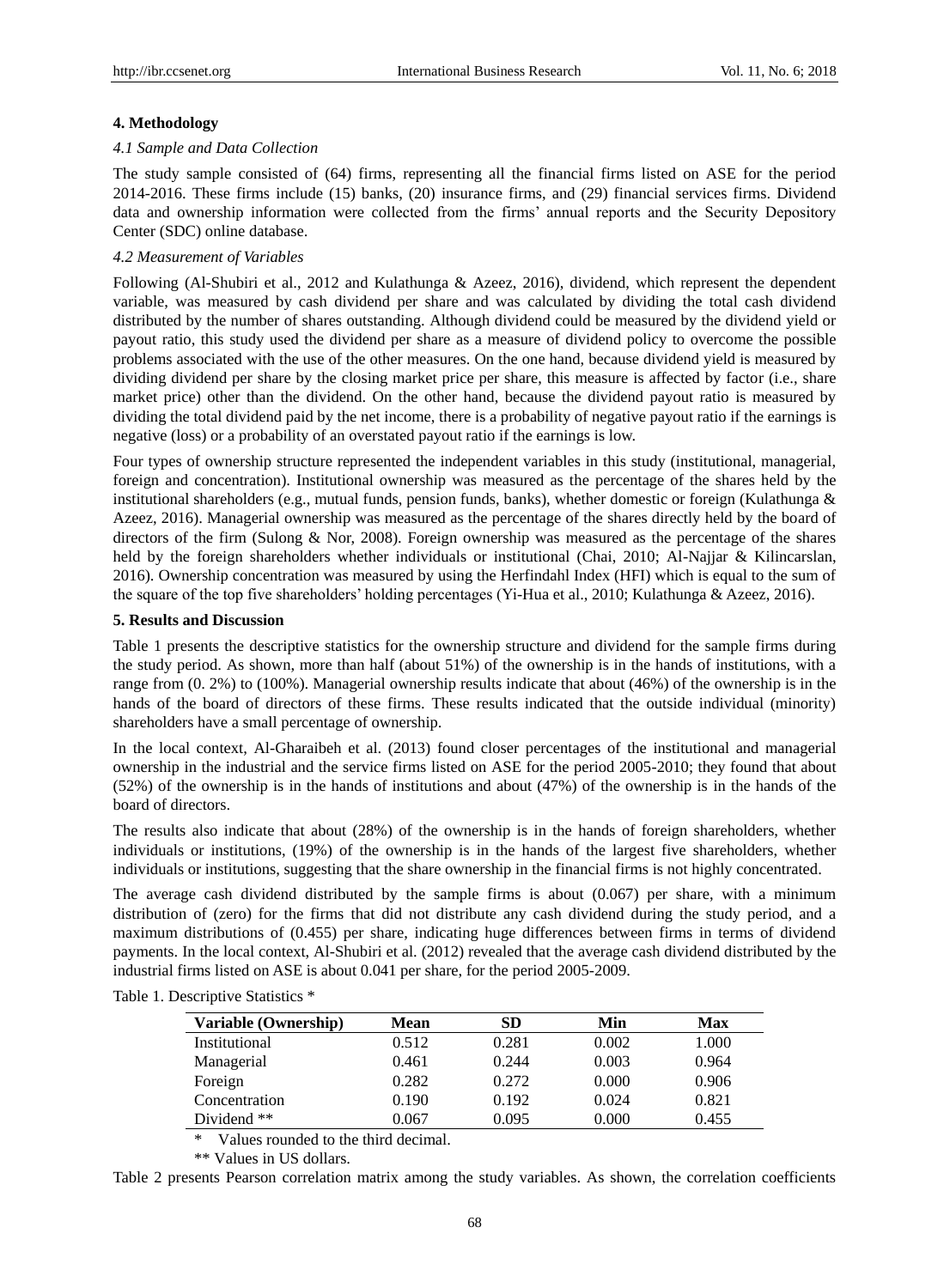indicate the non-existence of multicollinearity problem between them. Dividend is significantly correlated positively with institutional, managerial, and foreign ownership, while the ownership concentration shows a positive but insignificant correlation with dividend. The results also indicated a positive significant correlation between all types of ownership.

| Variable (Ownership) | Institutional | Managerial | Foreign        | Concentration | Dividend |
|----------------------|---------------|------------|----------------|---------------|----------|
| Institutional        | 1.000         |            |                |               |          |
| Managerial           | $0.606$ **    | 1.000      |                |               |          |
| Foreign              | $0.515**$     | $0.294*$   | 1.000          |               |          |
| Concentration        | $0.621**$     | $0.551$ ** | 0.629<br>$***$ | 1.000         |          |
|                      |               | $0.275*$   | 0.333          |               | 1.000    |
| Dividend             | $0.332**$     |            | $***$          | 0.050         |          |

\* Significant at  $p < 0.05$  level

\*\* Significant at  $p < 0.01$  level

The multivariate regression analysis was performed to empirically test the study hypotheses. The regression model that was performed and tested is as follows:

 $Div_i = \beta_0 + \beta_1 Ins_i + \beta_2 Man_i + \beta_3 For_i + \beta_4 Con_i + \varepsilon_i$ 

Where:

 $Div$  : Continuous variable represents the cash dividend per share, Ins, Continuous variable represents the percentage of institutional ownership, *Man<sup>i</sup>* : Continuous variable represents the percentage of managerial ownership, *For<sup>i</sup>* : Continuous variable represents the percentage of foreign ownership, *Con<sup>i</sup>* : Continuous variable represents the percentage of ownership concentration.

Table 3 presents the results of multivariate regression analysis. The adjusted R square result indicated that about (24.8%) of the variance in the dividend is explained by the model, ANOVA results indicated that this model is a statistical significant predictor of the outcome  $(p<0.05)$ . The coefficients of the institutional, managerial, and foreign ownership are positively statistically significant, while the coefficient of the ownership concentration is negatively statistically significant (p<0.10). Beta results indicated that the ownership concentration followed by foreign ownership have the strongest contribution in explaining the dividend outcome. Finally, the values of Tolerance and VIF in the collinearity statistics provide additional support about the non-existence of multicollinearity problem.

Therefore, these results provide support for rejecting the first three hypotheses and accepting the fourth one, where the first three hypotheses proposed a negative relationship between the dividend and the institutional ownership, the managerial ownership, and the foreign ownership, respectively; while the fourth hypothesis proposed a negative relationship between the dividend and the ownership concentration.

The result regarding the positive relationship between institutional ownership and dividend confirms the results of Han et al. (1999) study in USA, Al-Gharaibeh et al. (2013) study in Jordan, and Sindhu et al. (2016) study in Pakistan. The result regarding the positive relationship between managerial ownership and dividend confirms the results of Al-Qahtani & Ajina (2017) in Saudi Arabia. The result regarding the positive relationship between foreign ownership and dividend confirms the results of Warrad et al. (2012) study in Jordan, Mossadak et al. (2016) study in Morocco, and Le & Le (2017) study in Vietnam. The result regarding the negative relationship between ownership concentration and dividend confirms the results of Khan (2006) study in UK and Wei et al. (2017) study in Malaysia.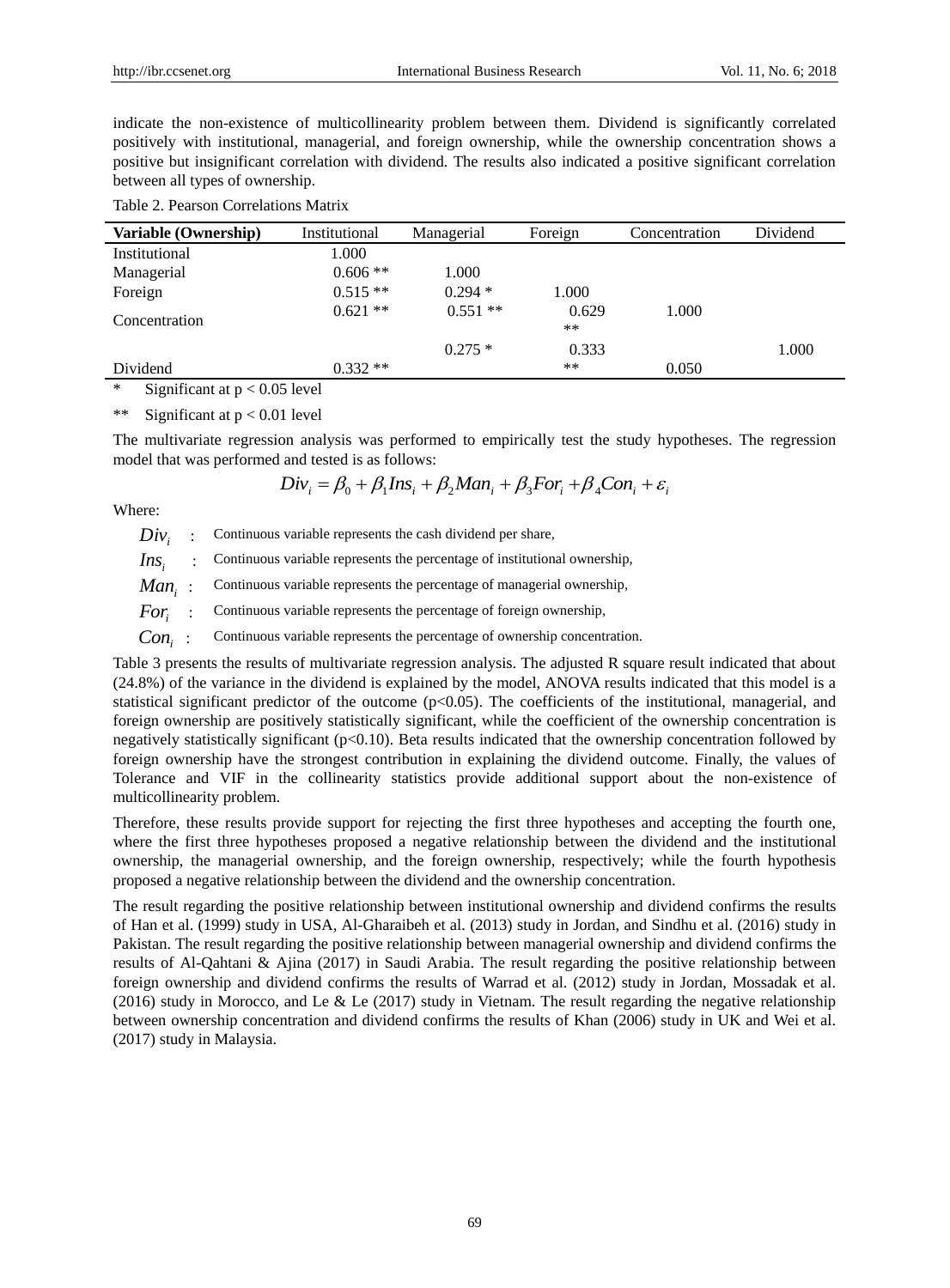|               | Unstandardized |              |            |          |                            | Collinearity   |         |                   |       |
|---------------|----------------|--------------|------------|----------|----------------------------|----------------|---------|-------------------|-------|
|               |                | Coefficients |            |          |                            | Lower<br>Upper |         | <b>Statistics</b> |       |
|               | B              | Std. Error   | Beta       | t        | Sig.                       | Bound          | Bound   | Tolerance         | VIF   |
| Constant      | $-.023$        | .025         |            | $-0.943$ | .350                       | $-.072$        | .026    |                   |       |
| Institutional | .091           | .053         | .270       | 1.714    | .092                       | $-.015$        | .197    | .480              | 2.083 |
| Managerial    | .112           | .056         | .289       | 1.985    | .052                       | $-.001$        | .224    | .564              | 1.774 |
| Foreign       | .163           | .051         | .468       | 3.204    | .002                       | .061           | .264    | .560              | 1.786 |
| Concentration | $-.281$        | .082         | $-.571$    | $-3.434$ | .001                       | $-.445$        | $-.117$ | .432              | 2.315 |
| Model Summary |                |              |            |          |                            |                |         |                   |       |
|               | R              | R Square     | Adjusted R |          | Std. Error of the Estimate |                |         |                   |       |
|               |                |              | Square     |          |                            |                |         |                   |       |
|               | .544           | .296         |            | .248     |                            | .082           |         |                   |       |
| <b>ANOVA</b>  |                |              |            |          |                            |                |         |                   |       |
|               | F              | Sig.         |            |          |                            |                |         |                   |       |
|               | 6.202          | .000         |            |          |                            |                |         |                   |       |

#### Table 3. Multivariate Regression Analysis Results

# **6. Conclusion**

This study investigated the effect of ownership structure on the dividend policy of the financial firms listed on Amman Stock Exchange (ASE) for the period 2014-2016. It particularly investigated the effect of institutional ownership, managerial ownership, foreign ownership, and ownership concentration on the dividend per share for a sample of (64) firms representing all financial firms listed on ASE.

The main results revealed by this study indicated a positive relationship between dividend per share and institutional, managerial, and foreign ownership, and a negative relationship with ownership concentration. Several possible justifications for these results were found in the previous studies, Farinha (2003) stated that the institutional shareholders may influence the firms to pay higher dividend if they believe that their own direct monitoring efforts are inefficient or too costly, Al-Qahtani & Ajina (2017) argued that the high percentage of managerial ownership leads to an opportunistic behavior among the board of directors that will result in high levels of dividend to control this behavior, Le & Le (2017) stated that the foreign shareholders prefer more dividend payments in the weak corporate governance context because they are disadvantageous in terms of information regarding firms performance and market changes; while Wei et al. (2017) stated that large shareholders prefer to retain cash in firms to be reinvested in more profitable projects.

The study also revealed secondary results. First, a large portion of the ownership in financial firms is in the hands of the institutions and the board of directors, confirming the results of Al-Gharaibeh et al. (2013) study that was conducted on the industrial and service firms listed on ASE. Second, the ownership in financial firms is not highly concentrated, only (19%) of the ownership is in the hand of the largest five shareholders.

In light of these findings, and in the absence of a comprehensive local study, this study recommend the conducting of a comprehensive comparative study that will cover all sectors in ASE; in addition, the investigation of other potential factors (e.g., earnings, liquidity, cash flows, and financial leverage) that may have an effect on the dividend policy.

#### **References**

- Al-Gharaibeh, M., Zurigat, Z., & Al-Harahsheh, Z. (2013). The Effect of Ownership Structure on Dividends Policy in Jordanian Companies. *Interdisciplinary Journal of Contemporary Research in Business, 4*(9), 769-796.
- Al-Najjar, B., & Kilincarslan, E. (2016). The effect of ownership structure on dividend policy: Evidence from Turkey. *Corporate Governance: the International Journal of Business in Society, 16*(1), 135-161. https://doi.org/10.1108/CG-09-2015-0129
- Al-Nawaiseh, M. (2013). Dividend Policy and Ownership Structure: An Applied Study on Industrial Companies in Amman Stock Exchange. *Journal of Management Research, 5*(2), 83-106. https://doi.org/10.5296/jmr.v5i2.2920
- Al-Qahtani, T. H., & Ajina, A. (2017). The Impact of Ownership Structure on Dividend Policy the Evidence from Saudi Arabia. *Journal of Emerging Issues in Economics, Finance and Banking, 6*(1), 2187-2202.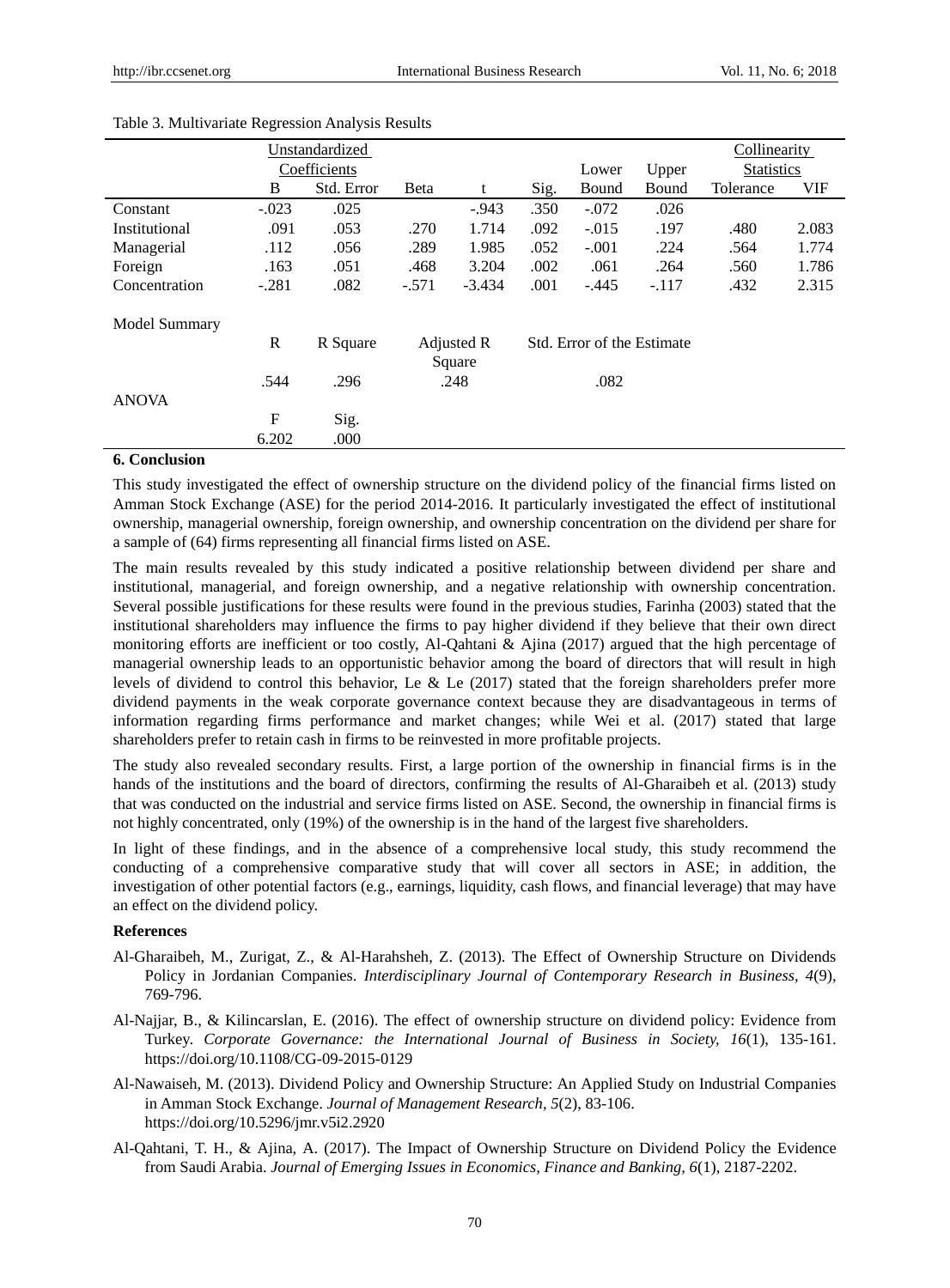- Al-Shubiri, F. N., Al-Taleb, G., & Al-Zoued, A. (2012). The Relationship between Ownership Structure and Dividend Policy: An Empirical Investigation. *Review of International Comparative Management, 13*(4), 644-657.
- Chai, D. H. (2010). Foreign corporate ownership and dividends. Working Paper No. 401. *Centre for Business Research*, University of Cambridge.
- Ehsan, S., Tabassum, N., & Nasir, R. (2013). Insider and Individual Ownership Structure Influence on Dividend Payout Policy of the Firms: (A case from Pakistan's KSE 100 index Listed Firms). *Proceedings of the Northeast Business & Economics Association*, 2013, 73-76.
- Erol, I., & Tirtiroglu, D. (2011). Concentrated Ownership, No Dividend Payout Requirement and Capital Structure of REITs: Evidence from Turkey. *Journal of Real Estate Finance & Economics, 43*(1/2), 174-204. https://doi.org/10.1007/s11146-010-9242-7
- Farinha, J. (2003). Dividend Policy, Corporate Governance and the Managerial Entrenchment Hypothesis: An Empirical Analysis. *Journal of Business Finance & Accounting, 12*, 1173-1209. https://doi.org/10.1111/j.0306-686X.2003.05624.x
- Glen, J. D., Karmokolias, Y., Miller, R. R., & Shah, S. (1995). Dividend policy and behavior in emerging markets : to pay or not to pay. *International Finance Corporation discussion paper*, no. IFD 26, IFC working paper series. Washington, D.C., The World Bank.
- Han, K. C., Lee, S. H., & Suk, D. Y. (1999). Institutional Shareholders and Dividends. *Journal of Financial and Strategic Decisions, 12*(1), 53-62.
- Khan, T. (2006). Company Dividends and Ownership Structure: Evidence from UK Panel Data. *Economic Journal, 116*(510), C172-C189. https://doi.org/10.1111/j.1468-0297.2006.01082.x
- Kulathunga, K. M. K. N. S., & Azeez, A. A. (2016). The Impact Of Ownership Structure On Dividend Policy: Evidence From Listed Companies In Sri Lanka. *Annual International Conference on Qualitative & Quantitative Economics Research*, 2016, 80-88. [https://doi.org/10.5176/2251-2012\\_QQE16.43](https://doi.org/10.5176/2251-2012_QQE16.43)
- Lace, N., Bistrova, J., & Kozlovskis, K. (2013). Ownership Type Influence on Dividend Payments in CEE Countries. *Business: Theory and Practice, 14*(3), 259-266.<https://doi.org/10.3846/btp.2013.27>
- Le, T. V., & Le, T. H. (2017). Ownership and identities of the largest shareholders and dividend policy: Evidence from Vietnam. *Organizations & Markets in Emerging Economies, 8*(1), 86-104.
- Mossadak, A., Fontaine, R., & Khemakhem, H. (2016). The Relationship between Ownership Structure and Dividend Policy in an Emerging Market: A Moroccan Study. *Universal Journal of Accounting and Finance, 4*(2), 89-95. https://doi.org/10.13189/ujaf.2016.040205
- Sáez, M., & Gutiérrez, M. (2015). Dividend Policy with Controlling Shareholders. *Theoretical Inquiries in Law, 16*(1), 107-130. https://doi.org/10.1515/til-2015-006
- Sakinc, I., & Gungor, S. (2015). The Relationship between Ownership Structure and Dividend: An Application in Istanbul Stock Exchange. *Journal of Economics and Development Studies, 3*(4), 19-30. https://doi.org/10.15640/jeds.v3n4a3
- Setia-Atmaja, L. Y. (2009). Governance Mechanisms and Firm Value: The Impact of Ownership Concentration and Dividends. *Corporate Governance: An International Review, 17*(6), 694-709. https://doi.org/10.1111/j.1467-8683.2009.00768.x
- Sindhu, M. I., Hashmi, S. H., & Ul Haq, E. (2016). Impact of ownership structure on dividend payout in Pakistani non-financial sector. *Cogent Business & Management, 3*(1). https://doi.org/10.1080/23311975.2016.1272815
- Sulong, Z., & Nor, F. M. (2008). Dividends, ownership structure and board governance on firm value: empirical evidence from Malaysian listed firms. *Malaysian Accounting Review, 7*(2), 55-94.
- Warrad, L., Abed, S., Khriasat, O., & Al-Sheikh, I. (2012). The Effect of Ownership Structure on Dividend Payout Policy: Evidence from *Jordanian Context. International Journal of Economics and Finance, 4*(2), 187-195. https://doi.org/10.5539/ijef.v4n2p187
- Wei, K. T. I., Qian, L. K., & Somosundaram, K. (2017). Ownership Concentration, Dividend Payout and Firm Performance: The Case of Malaysia. *Malaysian Journal of Economic Studies, 54*(2), 269-280.
- Yi-Hua, L., Jeng-Ren, C., & Yenn-Ru, C. (2010). Ownership Structure and Dividend Preference: Evidence from